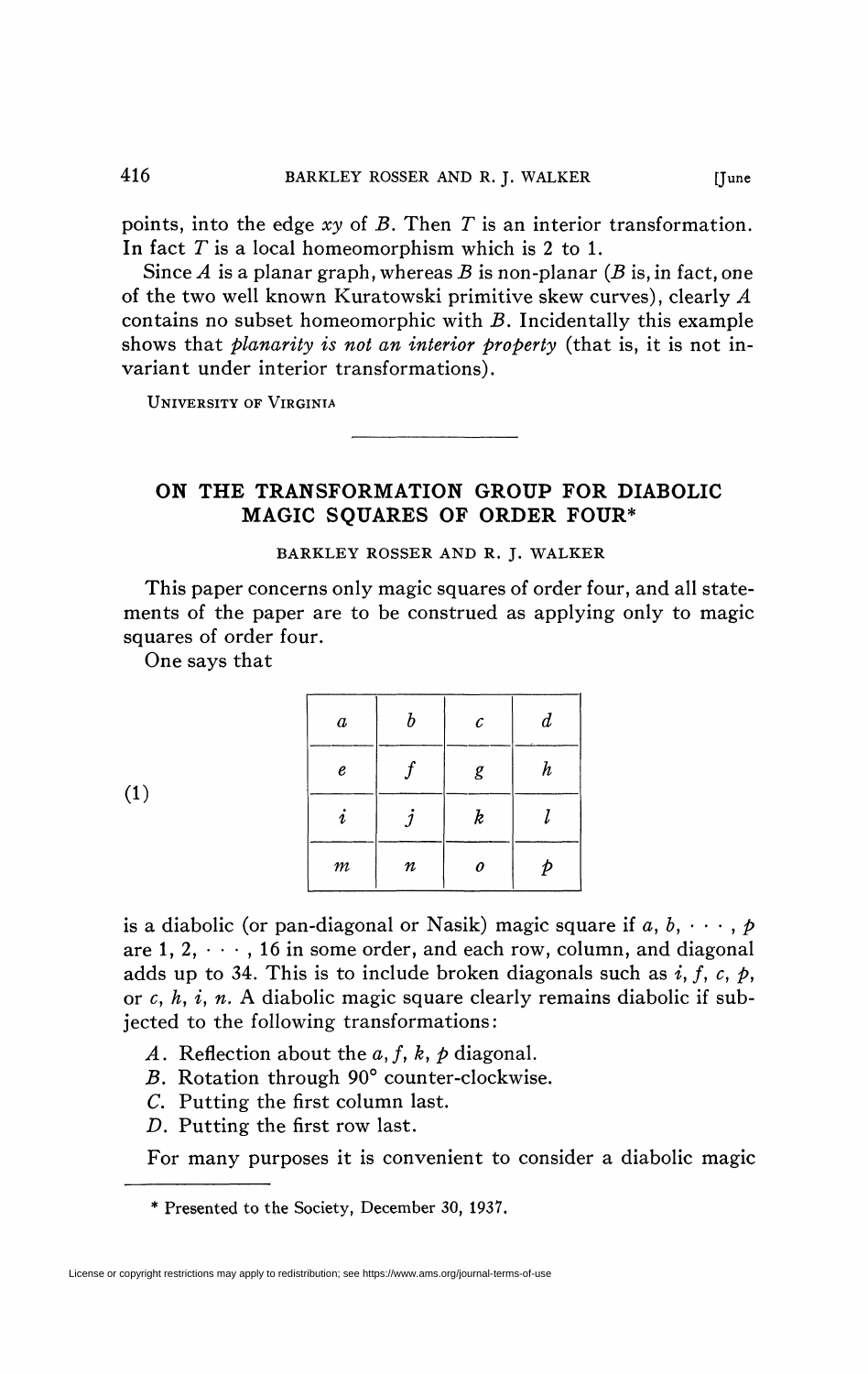square as mapped on a torus. That is, the square is bent and stretched until the top and bottom edges coincide and the right and left edges coincide. Then a diagonal like *b, g,* /, *m* is continuous and not broken.

THEOREM 1. *The four elements of any square of order two of a diabolic magic square of order four mapped on a torus add up to* 34.

This includes squares like  $a, d, m, p$  or  $e, h, i, l$ .

PROOF. Add together the two main diagonals and the second and third rows and subtract the first and fourth columns. This gives  $f+g+j+k=34$ . By use of transformations C and D, this proof can be applied to any square of order two.

THEOREM *2. If a diabolic magic square of order four be mapped on a torus<sup>f</sup> then the sum of any element and the element which is two distant from it along a diagonal is* 17.

Note that if one starts at any element and moves two elements along any diagonal, one always stops at the same element regardless of the direction of the diagonal. Two elements so situated will here be called antipodal.

PROOF. Add together the first and the third rows, then add the first and third columns, and the diagonals  $a, f, k, \rho$  and  $a, n, k, h$ ; and subtract the diagonals  $e, b, o, l; i, f, c, p; m, j, g, d$ ; and  $i, n, c, h$ . This gives  $a + k = 17$ . By use of transformations C and D, this proof can be applied to any pair of antipodal elements.

By use of these two theorems, one can readily see that a diabolic magic square remains diabolic if subjected to the following transformation :

*E.* The transformation of (1) into

| $\boldsymbol{a}$ | $\boldsymbol{d}$ | $\boldsymbol{h}$ | e  |
|------------------|------------------|------------------|----|
| h                | $\mathcal C$     | g                |    |
| $\pmb{n}$        | 0                | $\boldsymbol{k}$ |    |
| $\it m$          |                  |                  | Ä. |

THEOREM 3. All diabolic magic squares of order four can be derived *from a single one by successive applications of A, B, C, D, and E.*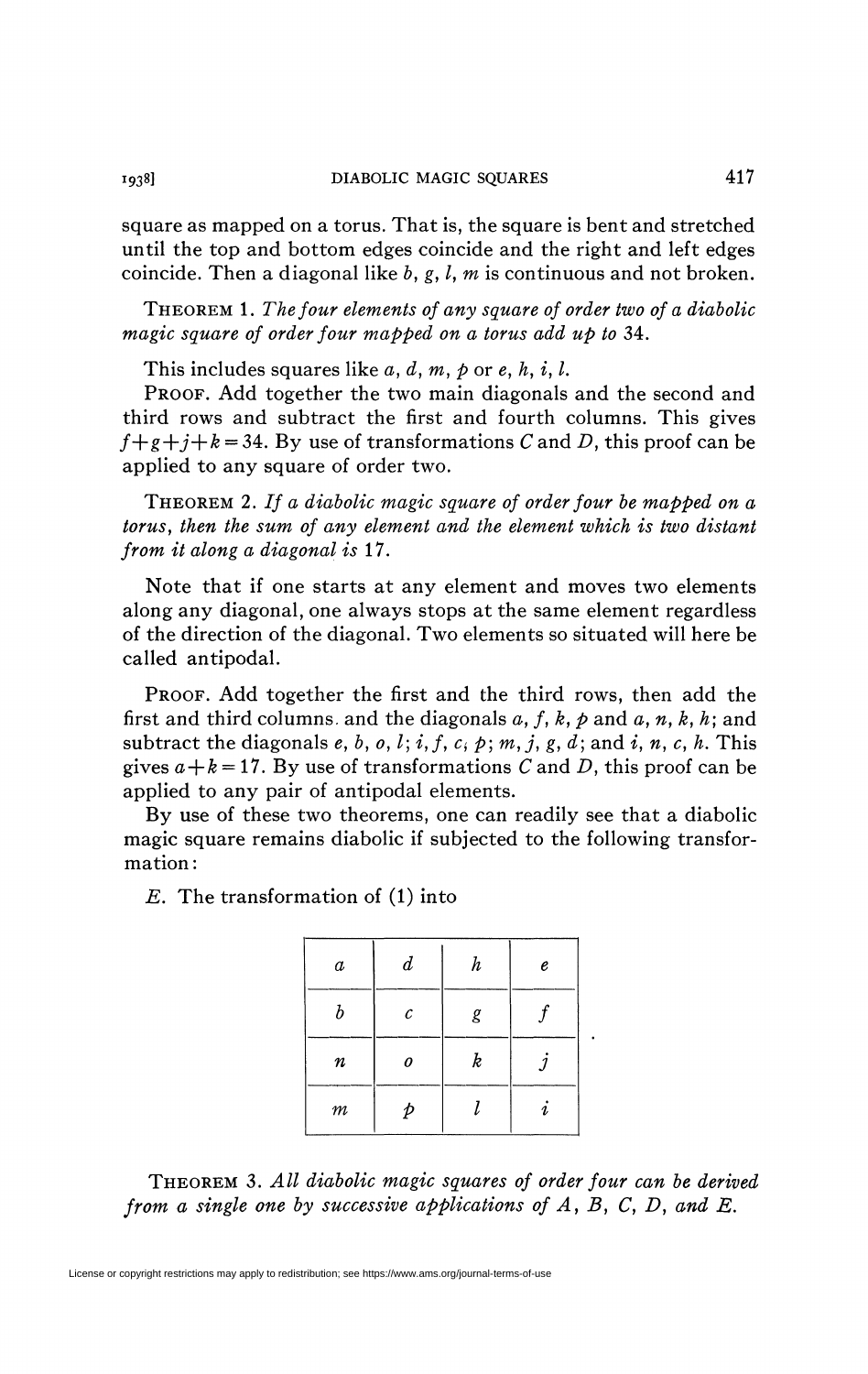PROOF. By use of *C* and *D,* 1 can be brought into the upper lefthand corner. Thus there is no loss of generality in taking  $a = 1$ ,  $k = 16$ . Then *c* and *d* can at most be 14 and 15, so that  $c+d \leq 29$ . Hence  $b \geq 4$ . Similarly  $\zeta \ge 4$ ,  $d \ge 4$ ,  $e \ge 4$ ,  $i \ge 4$ ,  $m \ge 4$ . Since  $a+b+e+f = 34$ ,  $a+d+e+h = 34$ ,  $a+b+m+n = 34$ , and  $a+d+m+p = 34$  by Theorem 1, one can similarly get  $f \ge 4$ ,  $h \ge 4$ ,  $n \ge 4$ ,  $p \ge 4$ . Thus 2 and 3 can only occur in the positions *g, j ,* /, and *o.* If 2 occurs in the *o* or / position, it can be brought to the *j* position by one or two applications of *E.* If 2 occurs in the *j* position, it can be brought to the *g* position by an application of A. So one can take  $g = 2$ ,  $m = 15$  with no loss of generality. If 3 occurs in the / or *j* position, it can be brought to the *o* position by one or two applications of *E*. Hence one takes  $o = 3$ ,  $e = 14$ ,  $i = 4$ ,  $c = 13$ . Now  $d = 20 - b$ , and by Theorem 2,  $l = 17 - b$ ,  $j=b-3$ . By Theorem 1,  $f=19-b$ , so that  $h=b-1$ ,  $n=18-b$ ,  $p = b - 2$ . Hence we have to find values of b such that  $b - 3$ ,  $b - 2$ ,  $b-1, b, 17-b, 18-b, 19-b,$  and  $20-b$  are 5, 6, 7, 8, 9, 10, 11, and 12 in some order. Clearly  $b = 8$  or  $b = 12$ . With  $b = 8$ , we get

|    | 8  | 13 | 12 |
|----|----|----|----|
| 14 | 11 | 2  |    |
| 4  | 5  | 16 | g  |
| 15 | 10 | 3  | 6  |

By applying C, B, and A successively to this we get the square that would result from putting  $b = 12$ . Thus all diabolic magic squares can be obtained from the one shown by successive applications of *A, B,*  C, *D,* and *E.* 

THEOREM 4. *There are* 384 *diabolic magic squares of order four.* 

PROOF. If *X* and *Y* are two transformations, denote by *X Y* the transformation effected by first performing *Y* and then performing X. Then (a)  $BA = AB^3$ ; (b)  $CA = AD$ ; (c)  $DA = AC$ ; (d)  $CB = BD$ ; (e)  $DB = BC^3$ ; (f)  $DC = CD$ ; (g)  $EA = AB^2CDE$ ; (h)  $E^2A = B^2CDE^2$ ; (i)  $EB = B^3CDE$ ; (j)  $E^2B = ABCDE^2$ ; (k)  $EC = C^3E^2$ ; (l)  $E^2C$  $= B^2CD^2E$ ; (m)  $ED = ACE^2$ ; (n)  $E^2D = AB^2DE$ ; (o)  $A^2 = B^4 = C^4$  $= D<sup>4</sup> = E<sup>3</sup>$  = the identical transformation. These relations were obtained by inspection and can be easily verified. By means of  $(a)$ – $(o)$ one can, in any product of  $A$ ,  $B$ ,  $C$ ,  $D$ ,  $E$ , get all the  $E$ 's to the right,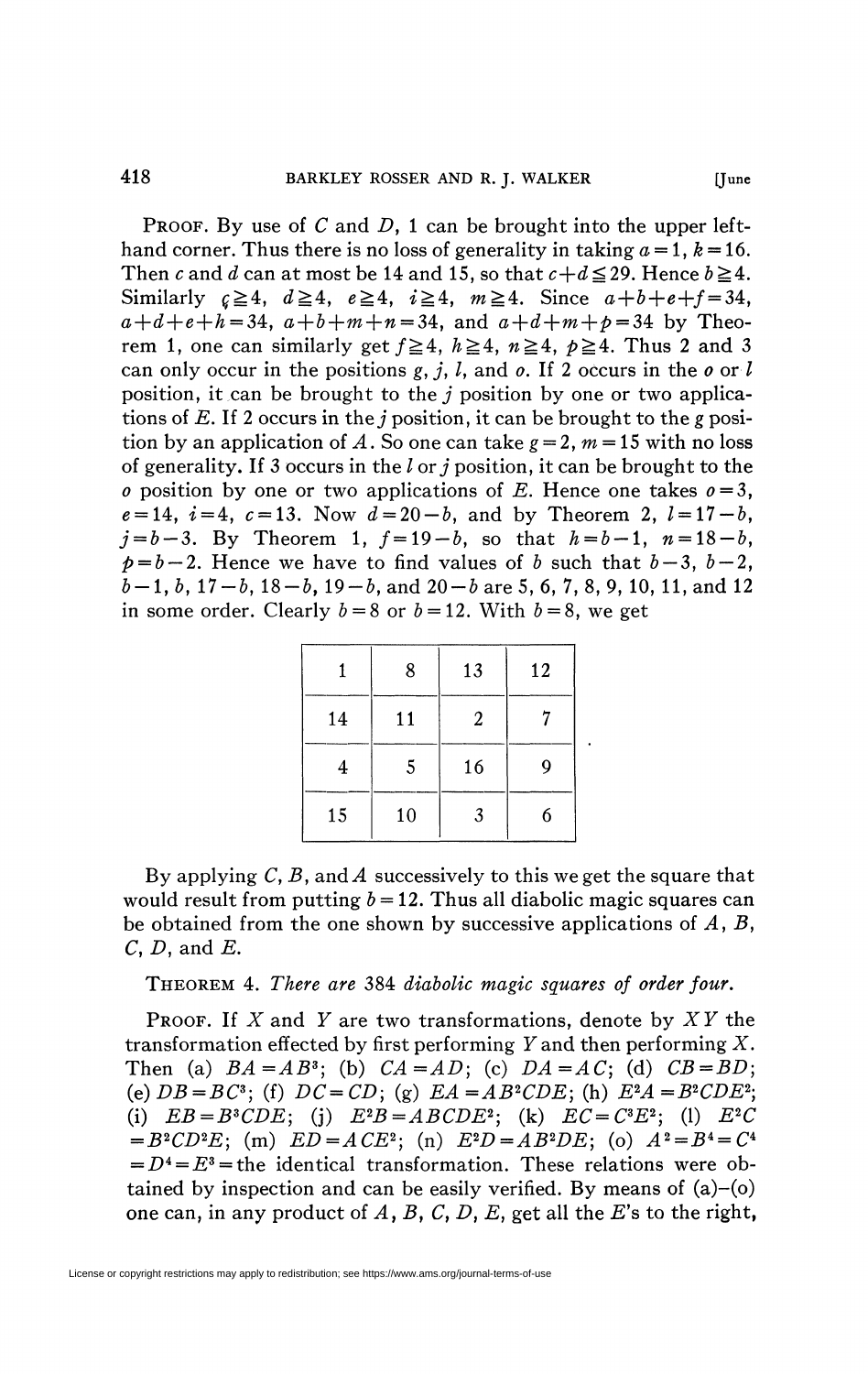1938] DIABOLIC MAGIC SQUARES 419

then all  $A$ 's to the left, then all  $B$ 's next to the  $A$ 's, and finally all C"s next to the *B's]* so that any product of *A, B, C, D, E* is equal to a product of the form  $A^{\alpha}B^{\beta}C^{\gamma}D^{\delta}E^{\epsilon}$ . Moreover *A*, *B*, *C*, and *D* all carry rows into rows and columns into columns, or rows into columns and columns into rows, so that neither  $E$  nor  $E^2$  is a product of  $A$ ,  $B$ ,  $C$ , and *D.* Moreover, if a square is mapped on a torus, *B, C,* and *D* all leave the orientation unchanged, so that *A* is not a product of *B, C,*  and *D*. Clearly *B*, *C*, and *D* are independent. Hence  $A^{\alpha}B^{\beta}C^{\gamma}D^{\delta}E^{\epsilon}$  $= A^a B^b C^c D^d E^e$  if and only if  $\alpha \equiv a$  (2),  $\beta \equiv b$  (4),  $\gamma \equiv c$  (4),  $\delta \equiv d$  (4), and  $\epsilon = e$  (3). Hence the order of the group generated by A, B, C, D, and E is  $2\times4\times4\times4\times3=384.*$  As each transformation is a permutation of the sixteen elements of the square, different transformations cannot yield the same square. So there are 384 diabolic magic squares.

This theorem disagrees with the result of D. N. Lehmer, *A census of squares of order* 4, *magic in rows, columns, and diagonals,* this Bulletin, vol. 39 (1933), p. 981. Lehmer's count was 48. It is easy to see the source of Lehmer's error. Lehmer found all squares which were normalized with respect to certain transformations, *R, S, T,* and *U,*  and picked out the diabolic ones. However, Lehmer's transformation *U* destroys diabolism, thus certain of his normalized squares which are not diabolic give rise to diabolic squares when operated on by *U.*  Hence Lehmer missed these squares in his count.

The present count was checked against Frenicle's list of magic squares. In so doing, we discovered the following startling result:

If there are two antipodal elements of a magic square of order four which add up to 17, then the magic square is diabolic.

The defining conditions of a magic square plus the single condition that a particular pair of antipodal elements add up to 17 give ten independent equations in the sixteen elements of the square, as contrasted with twelve independent equations arising from the defining conditions for a diabolic magic square. That the two sets of equations are equivalent is due to the diophantine condition that the elements must be  $1, 2, \cdots$ , 16 in some order.

<sup>\*</sup> H. S. M. Coxeter has suggested that this group may be isomorphic with the symmetry group of the Cartesian frame in four dimensions, as the two groups are of the same order. That this is so can be shown as follows. The elements  $R_1 = ABCE$ ,  $R_2 = AB^3D$ ,  $R_3 = BCE$ ,  $R_4 = AB$ , will generate our group, since  $A = R_1R_3$ ,  $B = R_1R_3R_4$ ,  $C = R_4 R_3 R_1 R_2 R_1 R_3$ ,  $D = R_3 R_4 R_3 R_2$ ,  $E = R_1 R_3 R_2 R_3$ , as may be verified by the relations (a)-(o). The  $R_i$  satisfy the relations  $R_i^2 = (R_1R_3)^2 = (R_1R_4)^2 = (R_2R_4)^2 = (R_1R_2)^3$  $=(R_2R_3)^3 = (R_3R_4)^4 = 1$ , hence our group is a factor group of the above mentioned symmetry group (Coxeter, Journal of the London Mathematical Society, vol. 10 (1935), pp. 21–25). The group in question is designated by  $[3^2, 4]$ . Since the two groups have the same order they are isomorphic.